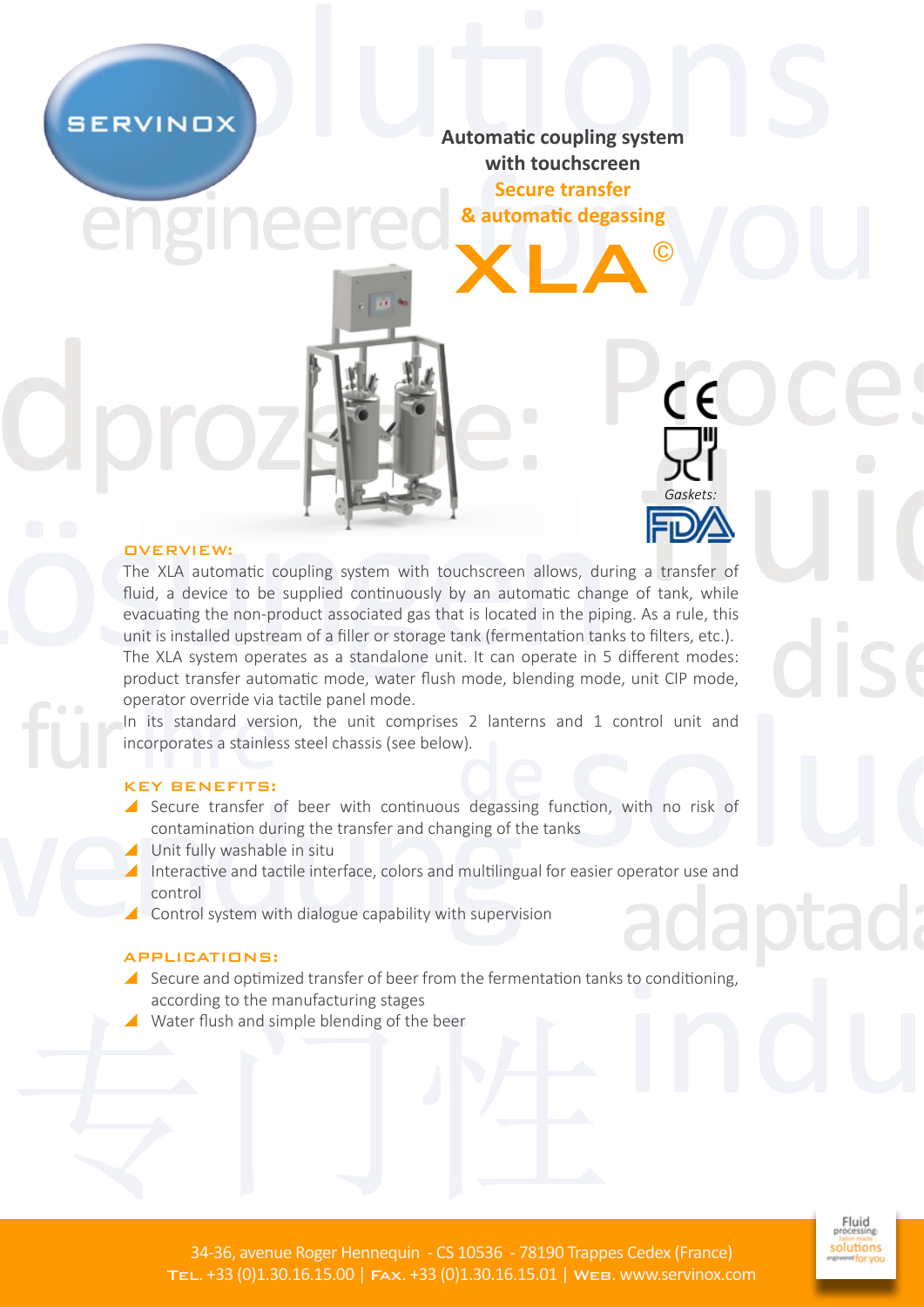### TECHNICAL SPECIFICATIONS:

# **Sizes:**

The flow to pass through the system defines its size. As a rule, the following table indicates the appropriate size according to the flow:

| <b>FLOW</b><br>(M3/H) | <b>RECOMMENDED</b><br><b>SIZE</b> |
|-----------------------|-----------------------------------|
| 4.5 to 9              | DN 40                             |
| 7 to 14               | DN 50                             |
| 12 to 24              | DN 65                             |
| 18 to 36              | <b>DN 80</b>                      |
| 28 to 56              | DN 100                            |

**Connections:** Male DIN 11851 **Service pressure: 4 bar Max. sterilization temperature:** 95 °C **Footprint (example):** 

- Overall unit dimensions: L 910 x D 600 x H 1800 mm for the standard version
- Weight: approx. 220 kg depending on the options and version (in operation)
- Dimensions of the control cabinet: L 500 x D 200 x H 400 mm for the standard version

# **Utilities and connections:**

- Electrical: Installed power: 2 kW - Voltage: 400 VAC - Frequency: 50Hz - Connection: on terminal
- Pneumatic: Dry compressed air: 6-8 bars- Connection: 1/4 PdG
- Hydraulic: Service pressure: 4 bars- Connections Tanks A and B, output, intake CIP line: Male DIN 11851

# **Materials:**

- Parts in contact with the product: 1.4307 (304L) stainless steel
- Gaskets in contact with the product: EPDM (Ethylene Propylene Diene Monomer)
- Control cabinet: IP66 stainless steel unit

### SYSTEM COMPONENTS (2 tanks):

- 2 tanks A and B each comprising: 1 vent, 1 analogue 4-20 mA level detection (high level, low level), 1 window, 1 light
- 1 manual butterfly valve and 2 automatic butterfly valves
- 1 control unit containing notably 1 SIEMENS® programmable controller and 1 touchscreen for system control and supervision

Servinox makes every effort to update its documents in line with improvements to its products.

34-36, avenue Roger Hennequin - CS 10536 - 78190 Trappes Cedex (France) Tel. +33 (0)1.30.16.15.00 | Fax. +33 (0)1.30.16.15.01 | Web. www.servinox.com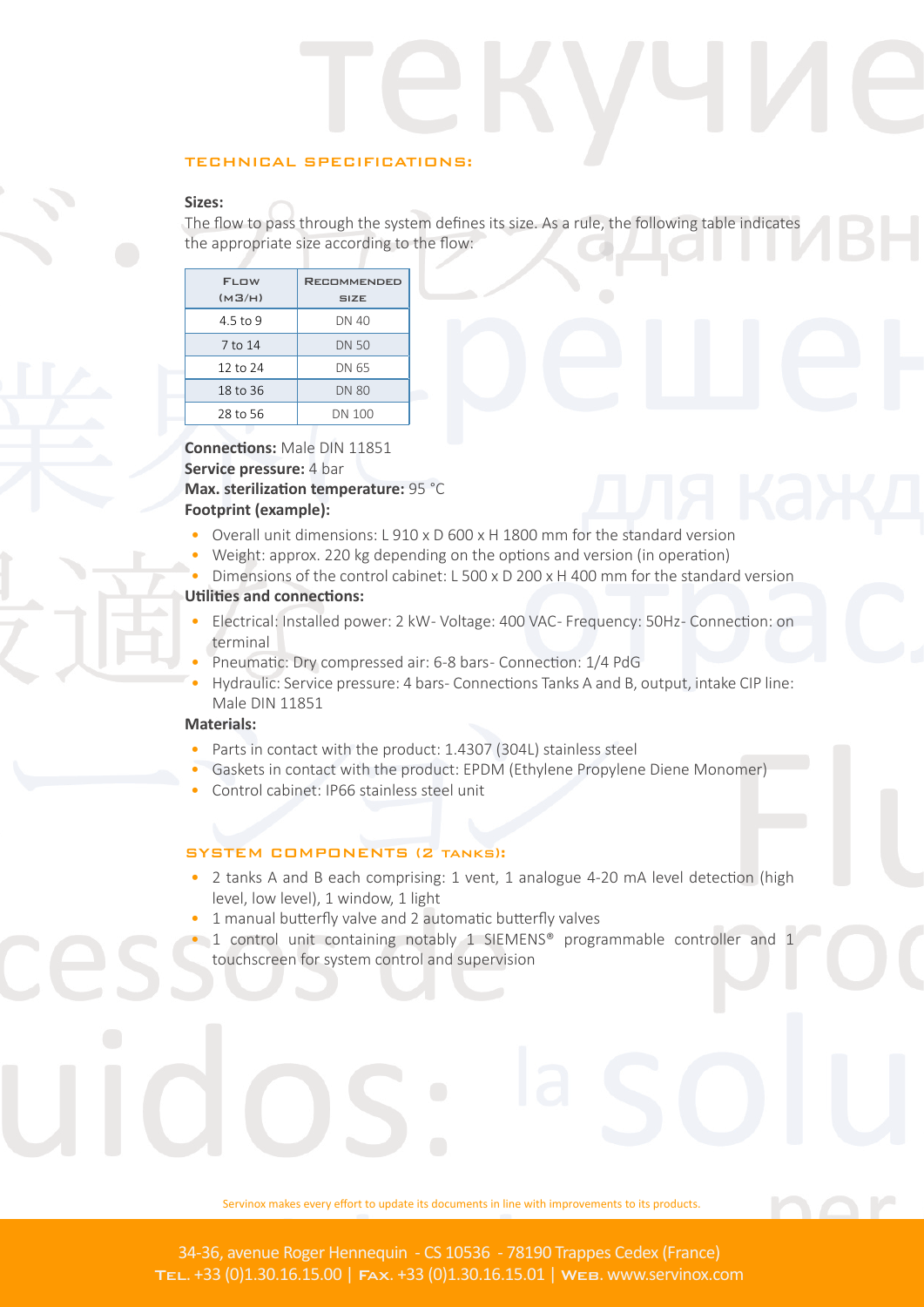# OPERATING MODES:

• Automatic operation: Automatic degassing and product tank switching

 $\circledcirc$ 

eere

- H²O water flush: Beer flush at the end of the transfer
- Blending of tanks A and B: Mixing beers
- CIP cleaning: Washing of all the lantern
- Manual operation: Overall control via the tactile panel (operator code)



Servinox is an ISO 9001:2008 certified company